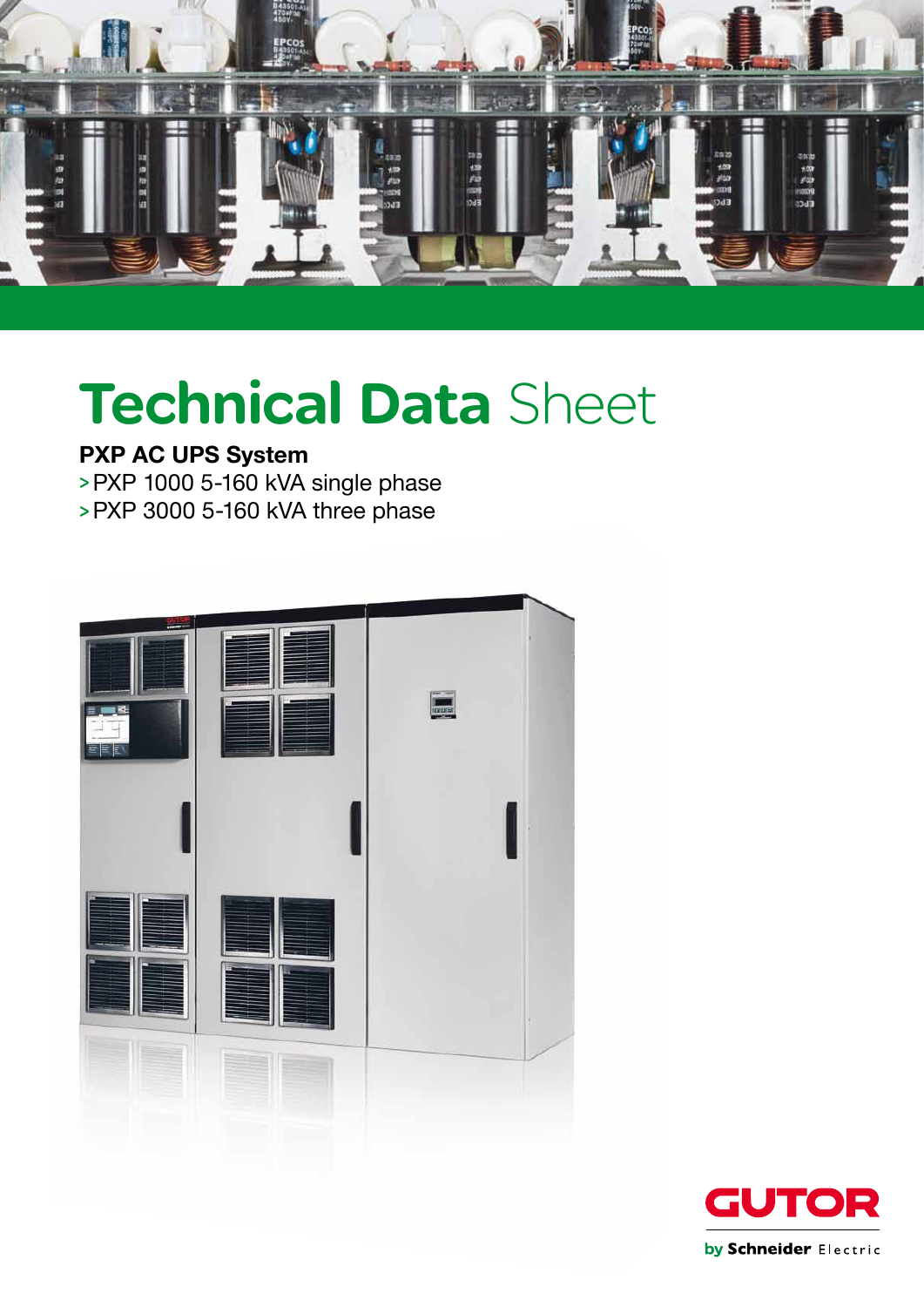## Technical data PXP

## UPS input

UPS output

Battery circuit

| Rectifier input voltage                                           | 3x380/400/415V                               |
|-------------------------------------------------------------------|----------------------------------------------|
| Rectifier input voltage tolerance                                 | $-10/+15%$                                   |
| Rectifier input frequency                                         | 41-70 Hz (auto detection)                    |
| Rectifier current total harmonic distortion                       | <5% @ 100% load                              |
| Rectifier input power factor                                      | typical 0.96-0.98                            |
| Inrush current                                                    | $≤8-10ln$                                    |
| Bypass input voltage PXP 1000                                     | 1x220/230/240 V +/-10%                       |
| <b>PXP 3000</b>                                                   | 3x380/400/415V+/-10%                         |
| Bypass input frequency                                            | $50/60$ Hz +/-8%                             |
| Battery voltage                                                   | 400 VDC                                      |
| Battery operating range                                           | 335-540 VDC                                  |
| Float voltage at -10% line power                                  | programmable within battery operating range  |
| Boost voltage at nominal line power                               | programmable within battery operating range  |
| Boost charge time                                                 | 1-24h programmable                           |
| Charging current limitation                                       | programmable                                 |
|                                                                   |                                              |
| Nominal UPS ratings at 0.8 lagging PF                             | 5, 10, 15, 20, 30, 40, 50, 60, 80, 100, 120, |
|                                                                   | 140, 160 kVA                                 |
| Output voltage<br>PXP 1000                                        | 1x220/230/240 V (other voltages optional)    |
| <b>PXP 3000</b>                                                   | 3x380/400/415 V (other voltages optional)    |
| Voltage tolerance:                                                |                                              |
| static within 0-100% load                                         | $+/-1%$                                      |
| dynamic for 0-100% or 100-0%                                      | $+/-5%$                                      |
| regulation time to +/-1%                                          | $<$ 60 ms                                    |
| regulation time to $+/-3\%$                                       | $<$ 20 $\,$ ms                               |
| Overload:                                                         |                                              |
| Inverter                                                          | 230%/60 ms, 150%/1 min, 125%/10 min          |
| <b>Bypass</b>                                                     |                                              |
| Frequency                                                         | 50/60 Hz                                     |
| Frequency stability, free running                                 | $<$ 0.01 $\%$                                |
| Synchronization range                                             | 0.5/1/2/4/6/8% programmable                  |
| Slew rate single phase systems                                    | 0.25/0.5/1 Hz/s programmable                 |
| Slew rate three phase systems                                     | 0.25/0.5/1/2/4/6 Hz/s programmable           |
|                                                                   | sinusoidal                                   |
|                                                                   | 3                                            |
| Wave form<br>Admissible output crest factor<br>Distortion factor: |                                              |
| Linear load                                                       | 1000%/100 ms, 150%/1 min, 125%/10 min<br>2%  |
| Non-linear load according to IEC 62040-3                          | $< 5\%$                                      |

## General data

| Ambient temperature range for storage   | from -30 to $+80^{\circ}$ C                     |
|-----------------------------------------|-------------------------------------------------|
| Ambient temperature range for operation | from -10 to $+40^{\circ}$ C (100% nominal load) |
| Altitude above sea level                | <1000 m without load de-rating                  |
| Allowable air humidity                  | <95% (non condensing)                           |
| Noise level standard n+1 fan system     | 55-65 dBA depending on type                     |
| Degree of protection                    | IP20 according to IEC 60529                     |
| Paint                                   | pebble gray, RAL 7032 structured                |
| Standards:                              |                                                 |
| Safety                                  | IEC/EN 62040-1                                  |
| <b>EMC</b>                              | IEC/EN 62040-2                                  |
| Performance                             | IEC/EN 62040-3                                  |
| UPS classification                      | VFI-SS-111 acc. to IEC 62040-3                  |
| Conformity                              | CE-Label                                        |
| Efficiency                              | up to 94% depending on type                     |
| Cooling                                 | forced ventilation (two speed) with $n+1$       |
|                                         | redundant monitored fans                        |

#### Data subject to changes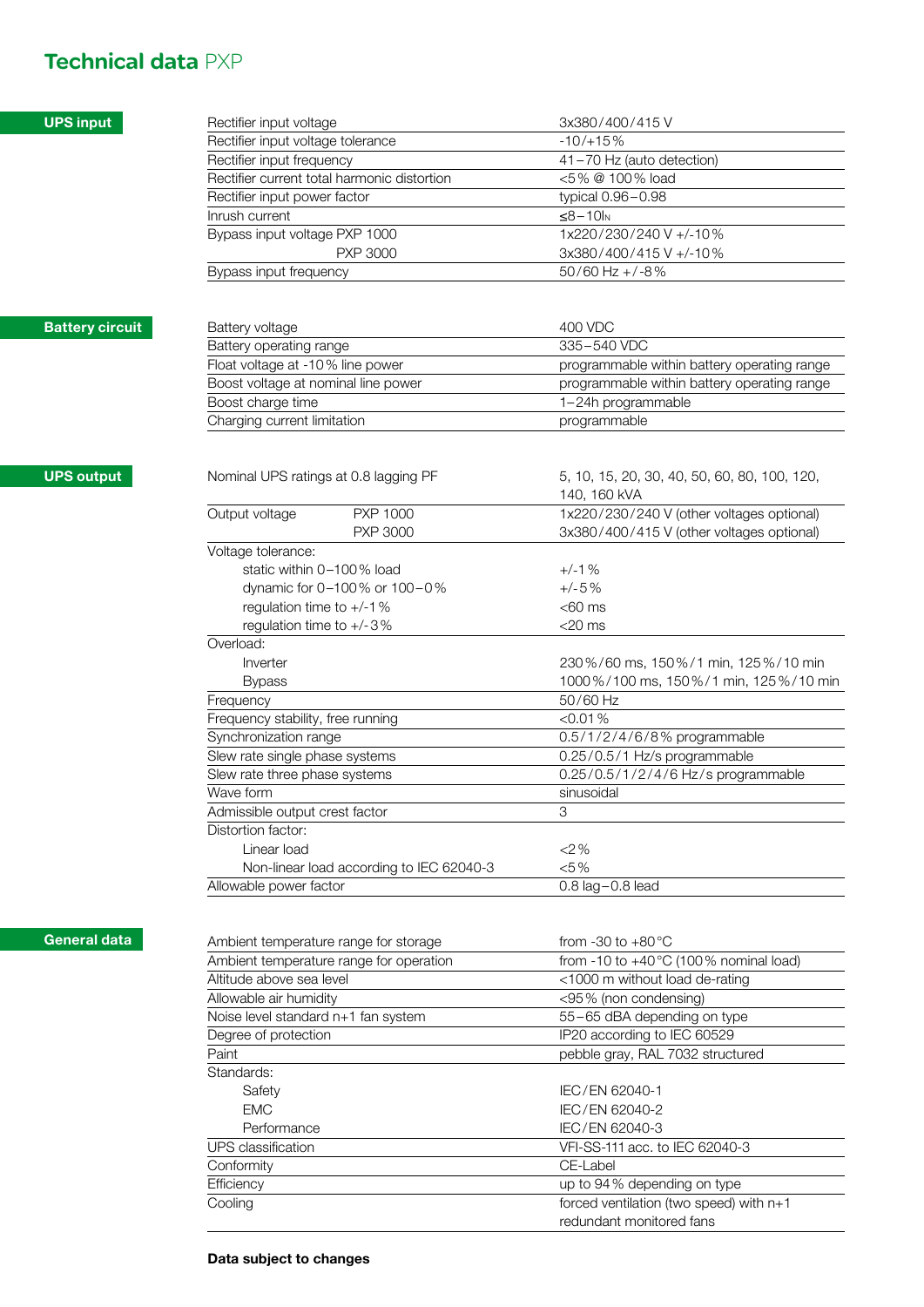# **Specification PXP**

#### Typical single-line drawing



#### Standard configuration

| Static bypass switch EN                                  |
|----------------------------------------------------------|
| Rectifier input switch                                   |
| Fixed charging voltage I-V characteristic                |
| PFC rectifier (supplies 100% AC load @ 0.8 PF and        |
| charges battery with 20% of nominal power)               |
| Rectifier line power backfeed protection                 |
| Battery capacity test (full discharge with current load) |
| Human-machine interface with additional LEDs for direct  |
| alarm display                                            |
| Ground terminal                                          |
| Bottom cable entry                                       |
| N+1 monitored two-speed fans                             |
|                                                          |
| Dialial innut                                            |

#### Digital input

| Emergency Power Off (EPO) |  |
|---------------------------|--|
| 2 configurable inputs     |  |

#### Digital (NO/NC relay)

| Common alarm            |  |
|-------------------------|--|
| Battery operation       |  |
| Static bypass switch On |  |
|                         |  |

#### Optional features – UPS input

Other input voltages: 3x190, 208, 220, 230, 440, 460, 480, 500, 525, 600, 660, 690 V Rectifier input MCCB Without isolation transformer on rectifier line power ^T001 Without isolation transformer on bypass line power ^T501 Bypass stabilizer with isolation transformer Bypass mains backfeed protection

#### Optional features – Battery circuit

| Battery fuse in UPS                                          |
|--------------------------------------------------------------|
| Battery fuse box                                             |
| Battery MCCB in UPS                                          |
| Battery MCCB box (for non-hazardous areas or hazardous areas |
| zone 1/2 Ex de IIC)                                          |
| Battery temperature alarm                                    |
| Battery monitor (programmable battery data)                  |
|                                                              |

#### Battery asymmetry supervision

Diode for reverse polarity protection

Up to 3 sensors for temperature dependent battery charging voltage (recommended for Valve Regulated Lead Acid (VRLA) battery)

#### Optional features – UPS output

Other output voltages:

1x110, 115, 120, 127, 254, 265, 277 V

 3x190, 200, 208, 220, 230, 440, 460, 480, 500, 525, 600, 660, 690V

Without isolation transformer on inverter output ^T002

Analog meters 72x72mm or 96x96mm (directly beside of HMI): Rectifier mains (voltage, current, frequency)

Bypass mains (voltage, current, frequency)

Battery (voltage, current)

Inverter output (voltage, current, frequency, PF, kVA, kW)

Others on request built in distribution

Digital outputs (NO/NC relay output):

Operational indications Battery not connected

Normal operation

Static bypass operation

Manual bypass operation

- Boost charge
- Float charge

Inverter asynchronous

Fail-safe alarms:

Rectifier line power fault

Bypass line power fault

Battery discharged

Fan failure

- Rectifier fault
- Inverter fault
- Static bypass switch fault
- Over temperature
- Battery ground fault
- More individual operation status indications or fail-safe alarms on request (maximum 19 relays in total)

#### Optional features – Communication

Network management card (NMC) for WEB browser based

monitoring MODBUS RS-485, IEC 61850

Other interfaces are available on request

### Optional features – Other alarms

DC ground fault alarm

#### Optional features – General

| Ambient temperature maximum +55°C               |
|-------------------------------------------------|
| Allowable altitude up to 4000 m above sea level |
| Air filters at air inlet                        |
| Other colors                                    |
| Space heaters                                   |
| Panel lighting                                  |
| Top cable entry                                 |
| Protection up to IP52                           |
| Cabinet height 2300 mm (standard 1900 mm)       |

#### Additional options are available on request

AC ground fault alarm